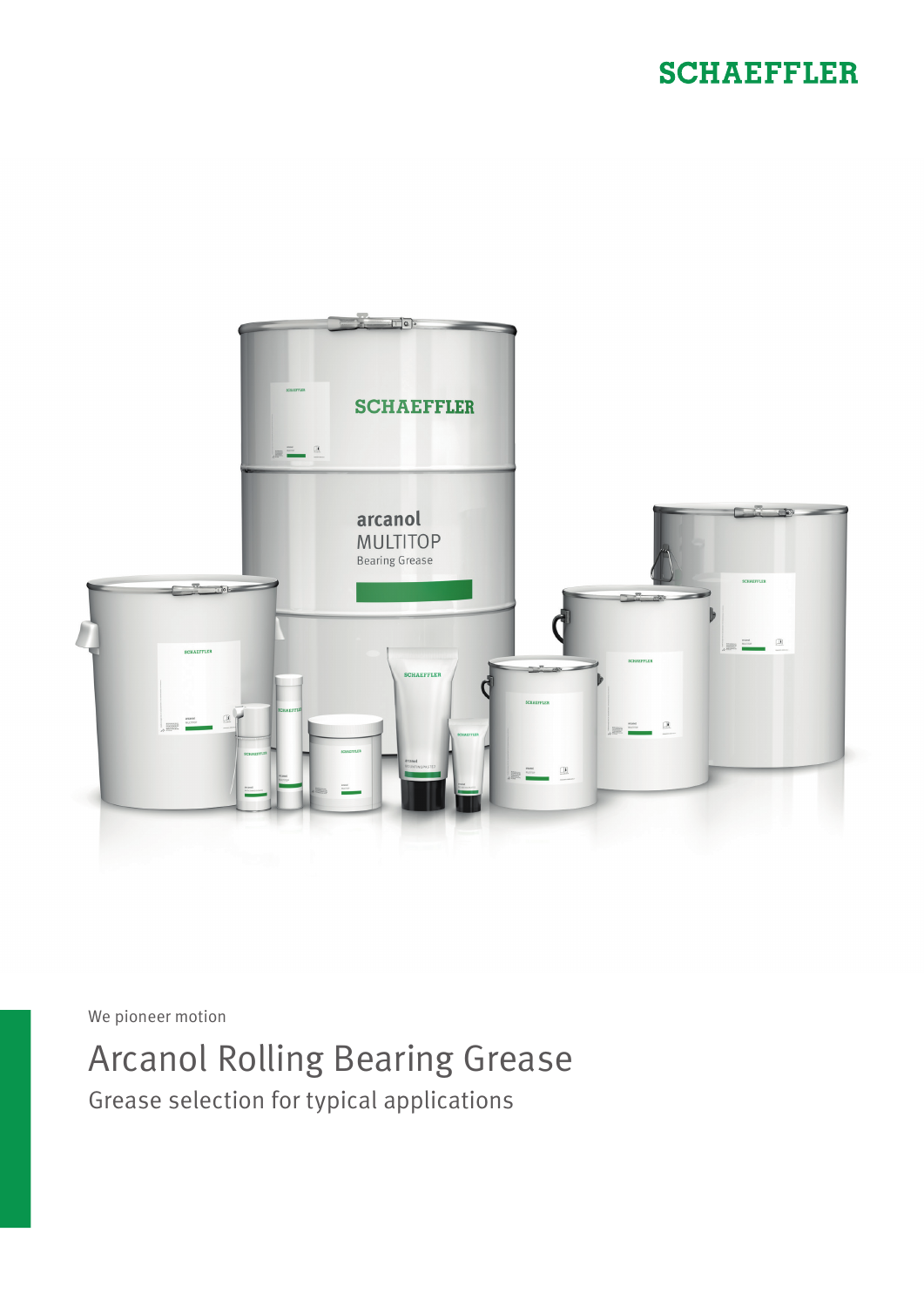## Arcanol Greases

|                    |                   |                                                                                                                                                                                    | Operating<br>temperature °C |        | Continuous<br>limit tempe- |                          |                            | Consisten-     | <b>Base oil viscos- Temperatures</b><br>ity at $+40 °C$ |      |      | Low friction, | High load, | Vibrat- | <b>Sealing</b> | Pump-   |
|--------------------|-------------------|------------------------------------------------------------------------------------------------------------------------------------------------------------------------------------|-----------------------------|--------|----------------------------|--------------------------|----------------------------|----------------|---------------------------------------------------------|------|------|---------------|------------|---------|----------------|---------|
|                    | Grease            | <b>Characteristic applications</b>                                                                                                                                                 | from                        | to     | rature °C                  | Thickener                | <b>Base oil</b>            | cy NLGI        | mm <sup>2</sup> /s                                      | low  | high | high speed    | low speed  | ions    | effect         | ability |
| greases            | <b>MULTITOP</b>   | Ball and roller bearings in rolling mills, Construction machinery,<br>Spinning and grinding spindles, Automotive engineering,<br>Rotary table bearings, Ball screw support bearing | $-50^{1}$                   | +140   | $+80$                      | Lithium<br>soap          | Partially<br>synthetic oil | $\overline{2}$ | 82                                                      |      |      |               | $++$       |         |                |         |
| Multipurpose       | MULTI2            | Ball bearings up to 62 mm outside ø in small electric motors,<br>Agricultural and construction machinery, Household appliances                                                     | $-30$                       | $+120$ | $+75$                      | Lithium<br>soap          | Mineral oil                |                | 110                                                     |      |      |               |            |         |                | $++$    |
|                    | MULTI3            | Ball bearings from 62 mm outside ø in large electric<br>motors, Agricultural and construction machinery, Fans                                                                      | $-30$                       | $+120$ | $+75$                      | Lithium<br>soap          | Mineral oil                |                | 80                                                      |      |      |               |            |         |                |         |
|                    | <b>LOAD150</b>    | Ball, roller and needle roller bearings, Rotary table bearings<br>Linear guidance systems in machine tools                                                                         | $-20$                       | $+140$ | $+95$                      | Lithium<br>complex soap  | Mineral oil                | $\mathcal{L}$  | 160                                                     |      |      |               | $++$       |         |                |         |
|                    | <b>LOAD220</b>    | Ball and roller bearings in rolling mill plants,<br>Paper machinery, Rail vehicles                                                                                                 | $-20$                       | $+140$ | $+80$                      | Lithium/<br>calcium soap | Mineral oil                | $\mathcal{I}$  | 245                                                     |      |      |               | $++$       |         |                |         |
| <b>High loads</b>  | <b>LOAD400</b>    | Ball and roller bearings in mining machinery,<br>Construction machinery, Wind turbine main bearings                                                                                | -40                         | $+130$ | $+80$                      | Lithium/<br>calcium soap | Mineral oil                | $\mathcal{L}$  | 400                                                     |      |      |               | $++$       |         |                |         |
|                    | <b>LOAD460</b>    | Ball and roller bearings, Wind turbines,<br>Bearings with pin cage                                                                                                                 | $-40^{11}$                  | $+130$ | $+80$                      | Lithium/<br>calcium soap | Mineral oil                |                | 400                                                     |      |      |               | $++$       |         |                |         |
|                    | <b>LOAD1000</b>   | Ball and roller bearings in mining machinery,<br>Construction machinery, Cement plants                                                                                             | $-30^{1}$                   | $+130$ | $+80$                      | Lithium/<br>calcium soap | Mineral oil                | $\mathcal{I}$  | 1000                                                    |      |      |               |            |         |                |         |
|                    | TEMP90            | Ball and roller bearings in clutches,<br>Electric motors, Automotive engineering                                                                                                   | $-40$                       | $+160$ | $+90$                      | Poly-<br>carbamide       | Partially<br>synthetic oil | 3              | 148                                                     |      |      |               |            |         |                |         |
| temperature ranges | <b>TEMP110</b>    | Ball and roller bearings in clutches,<br>Electric motors, Automotive engineering                                                                                                   | $-35$                       | $+160$ | $+110$                     | Lithium<br>complex soap  | Partially<br>synthetic oil | $\overline{2}$ | 130                                                     |      |      |               |            |         |                |         |
|                    | <b>TEMP120</b>    | Ball and roller bearings in continuous casting plants,<br>Paper machinery                                                                                                          | $-30$                       | +180   | $+120$                     | Poly-<br>carbamide       | Synthetic oil              |                | 400                                                     |      |      |               |            |         |                |         |
| $\frac{1}{2}$      | <b>TEMP200</b>    | Ball and roller bearings in guide rollers for baking machinery,<br>Kiln trucks and chemical plants, Piston pins in compressors                                                     | $-30$                       | $+260$ | $+200$                     | PTFE                     | Alkoxyfluoro<br>oil        |                | 550                                                     |      |      |               |            |         |                |         |
|                    | SPEED2,6          | Ball bearings in machine tools, Spindle bearings,<br>Instrument bearings                                                                                                           | $-40$                       | $+120$ | $+80$                      | Lithium<br>complex soap  | Synthetic oil              | $2 - 3$        | 25                                                      | $++$ |      | $^{++}$       |            |         |                |         |
|                    | VIB3              | Ball and roller bearings in blade adjusters in wind turbine rotors,<br>Packaging machinery, Rail vehicles                                                                          | $-30$                       | $+150$ | $+90$                      | Lithium<br>complex soap  | Mineral oil                | 3              | 170                                                     |      |      |               |            | $++$    |                |         |
| greases            | FOOD <sub>2</sub> | Ball and roller bearings in applications with food contact<br>(NSF-H1 registration, kosher and halal certification)                                                                | $-30$                       | $+120$ | $+70$                      | Aluminum<br>complex soap | Synthetic oil              | 2              | 150                                                     |      |      |               |            |         |                | $++$    |
| Special            | <b>CLEAN-M</b>    | Ball, roller, and needle roller bearings as well as linear guidance<br>systems in clean room applications                                                                          | $-30$                       | $+180$ | $+90$                      | Poly-<br>carbamide       | Ether oil                  | $\overline{2}$ | 103                                                     | $++$ |      |               |            |         |                |         |
|                    | <b>MOTION2</b>    | Ball and roller bearings in oscillating operation,<br>Slewing rings in wind turbines                                                                                               | $-40$                       | $+130$ | $+75$                      | Lithium<br>soap          | Synthetic oil              | 2              | 50                                                      | $++$ |      |               |            | $++$    |                |         |
|                    | <b>SEMIFLUID</b>  | Semifluid grease lubricant for linear guidance systems and gears                                                                                                                   | $-40$                       | $+160$ | $+90$                      | Lithium<br>complex soap  | Synthetic oil              | 00             | 180                                                     | $^+$ |      |               |            |         | --             | $++$    |